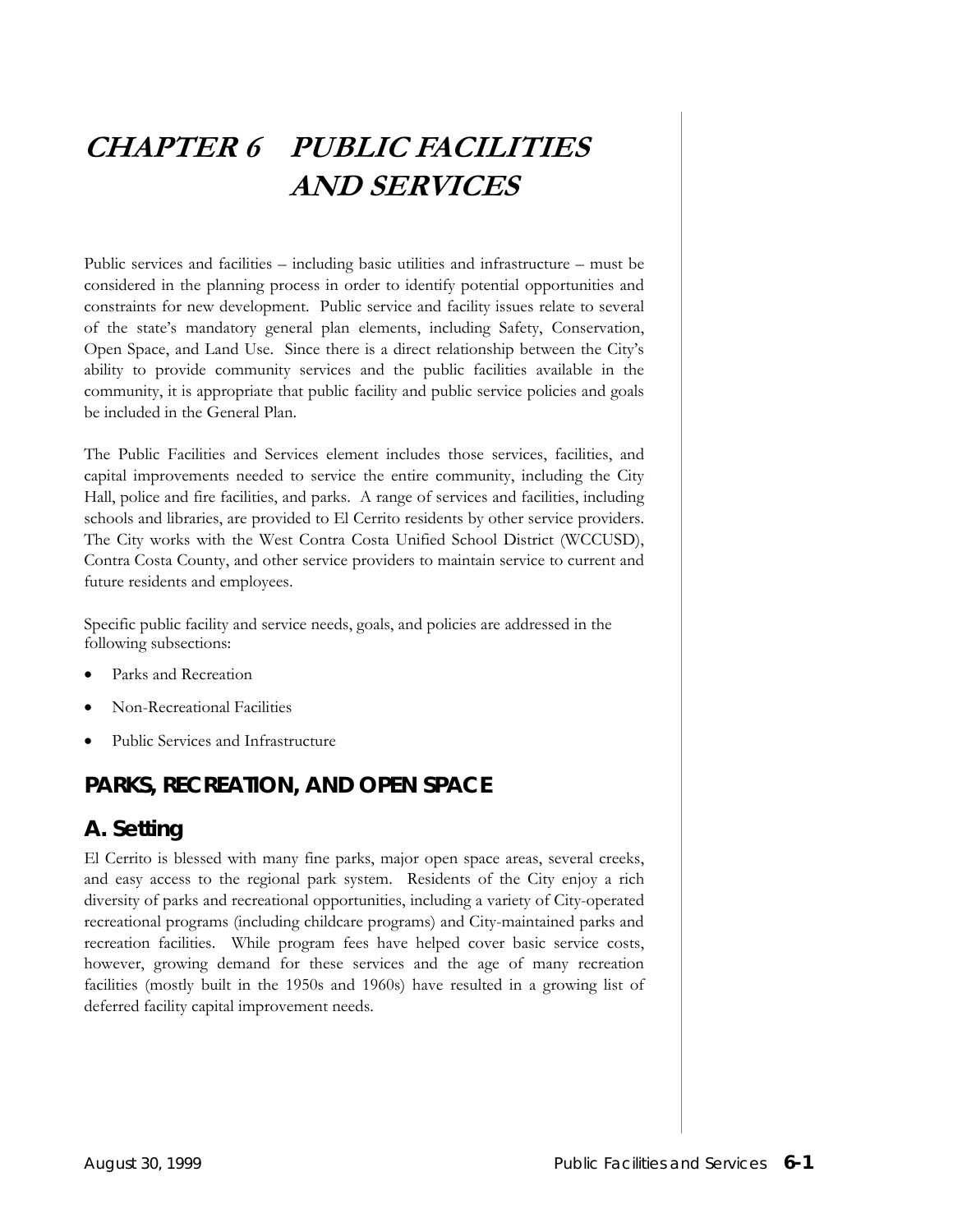### *Existing Facilities*

Park and open space facilities in El Cerrito include approximately 31.6 acres of Cityowned parks, 99.9 acres of City-owned open space, 23.3 acres of other Citymaintained recreational facilities, and 26.6 acres of school district owned and maintained recreational areas for a total of approximately 181.4 acres of publicly owned recreation and open space facilities (**Table 6-1**). The amount of City-owned open space includes approximately 2.9 acres in two areas not previously designated for recreation or open space, but so designated by this Plan. These figures do not include two significant creek areas – Cerrito Creek at El Cerrito Plaza and Baxter Creek near Key Boulevard – that total approximately 2.6 acres, which may be secured through easements rather than fee title.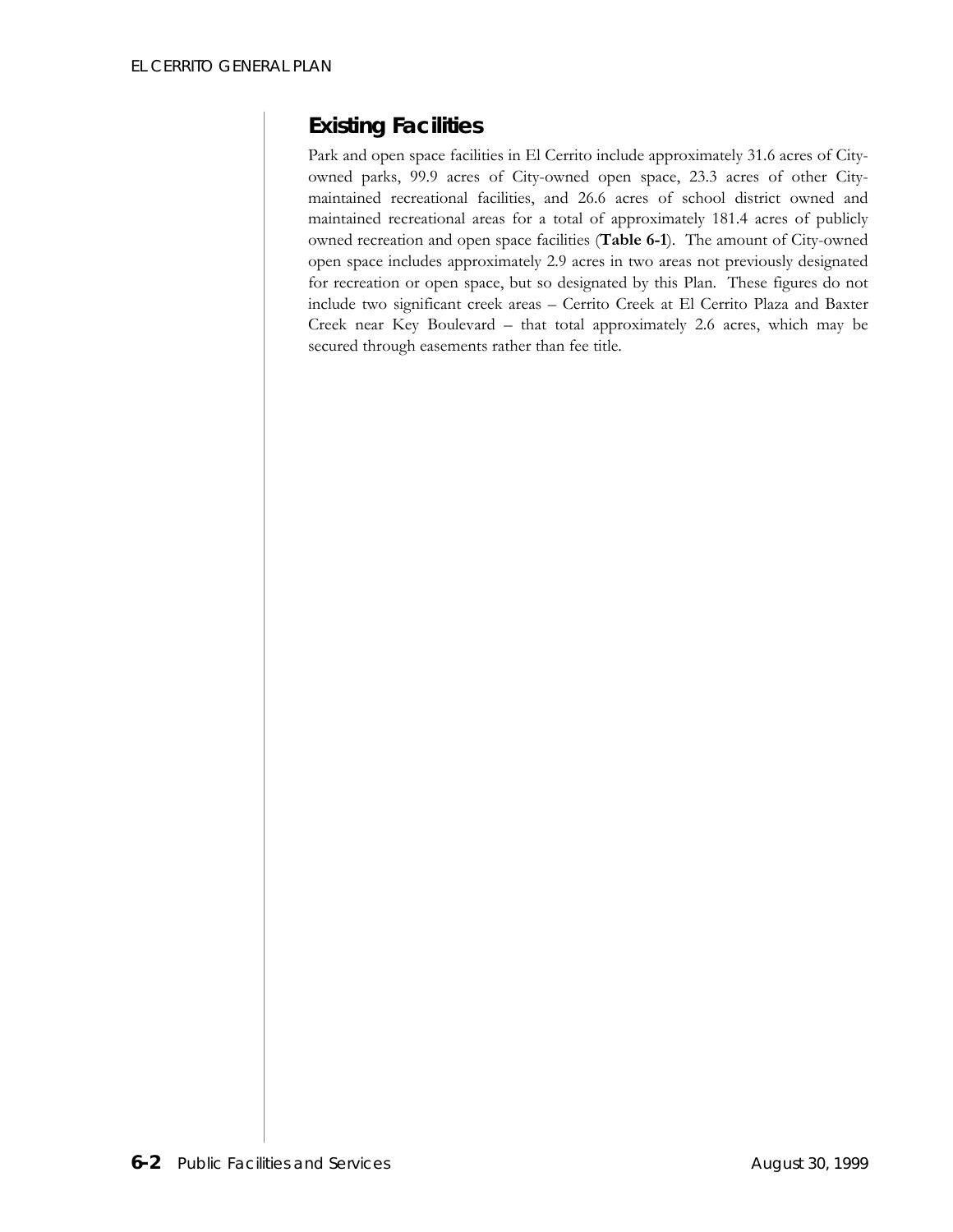| <b>City-owned Parks</b>                            |       | Utility-owned (Public or Private) Open        |         |
|----------------------------------------------------|-------|-----------------------------------------------|---------|
|                                                    |       | <b>Space Areas</b>                            |         |
|                                                    | 5.2   | RG&E Right of Way                             | 22.0    |
| <b>Arlington Park</b>                              | 7.4   | <b>EBMUD Reservoir Sites</b>                  | 11.2    |
| Canyon Trail Park                                  | 3.1   |                                               |         |
| Canyon Trail Field                                 | 0.2   |                                               |         |
| Central Park (El Cerrito portion)                  | 7.6   |                                               |         |
| Cerrito Vista Park                                 | 1.5   |                                               |         |
| Creekside Park                                     | 2.6   |                                               |         |
| Huber Park                                         | 1.1   |                                               |         |
| Poinsett Park                                      | 2.9   |                                               |         |
| Tassajara Park                                     |       |                                               |         |
| Subtotal                                           | 31.6  | Subtotal                                      | 33.2    |
| <b>City-owned "Open Space" Facilities</b>          |       | <b>Privately-owned Open Space Areas</b>       |         |
| Hillside Natural Area                              | 85.0  | Mira Vista Country Club                       | 127.1   |
| Ohlone Greenway (City portion)                     | 12.0  | Camp Herms Scout Camp                         | 18.0    |
| land<br>City-owned<br>previously<br>not            | 2.9   | <b>Sunset View Cemetery</b>                   | 7.1     |
| dedicated to recreation or open space*             |       | Windrush School                               | 1.3     |
| Subtotal                                           | 99.9  | Residential (sites designated as open         |         |
| <b>Other City-maintained Recreation Facilities</b> |       | space in the General Plan)                    |         |
| Castro Park                                        | 2.7   | North side of Moeser @ Seaview<br>$\bullet$   | 2.8     |
| Fairmont Park                                      | 3.6   | West end of Buckingham Drive<br>$\bullet$     | 8.2     |
| Harding Park                                       | 3.5   |                                               |         |
| Central Park (Richmond portion)                    | 1.5   |                                               |         |
| Ohlone Greenway (BART portion)                     | 12.0  |                                               |         |
| Subtotal                                           | 23.3  | Subtotal                                      | 164.5   |
| School District-owned & Maintained                 |       | Newly added Open Space Included in this       |         |
| <b>Recreation Area</b>                             |       | <b>General Plan</b>                           |         |
| Cougar Field (Albany USD)                          | 7.6   | locations<br>Creek<br>areas<br>(exact<br>and  | $1.8**$ |
| El Cerrito High (West County USD)                  | 15.0  | ownership not determined)                     | $0.8**$ |
| Portola Middle (West County USD)                   | 5.0   | Cerrito Creek @ El Cerrito Plaza<br>$\bullet$ |         |
|                                                    |       | Baxter Creek near Key Blvd.<br>$\bullet$      |         |
| Subtotal                                           | 26.6  | Subtotal                                      | 2.6     |
| Total Publicly Owned Recreation &                  | 181.4 | <b>Total Other Open Space</b>                 | 200.3   |
| <b>Open Space Facilities</b>                       |       |                                               |         |

### **Table 6-1. Inventory of Parks, Recreation Lands, and Open Space**

*\* Lots on north side of Roger Court and area on south side of Moeser Lane @ Seaview \*\* Estimates* 

*Source: City of El Cerrito staff, July 1999*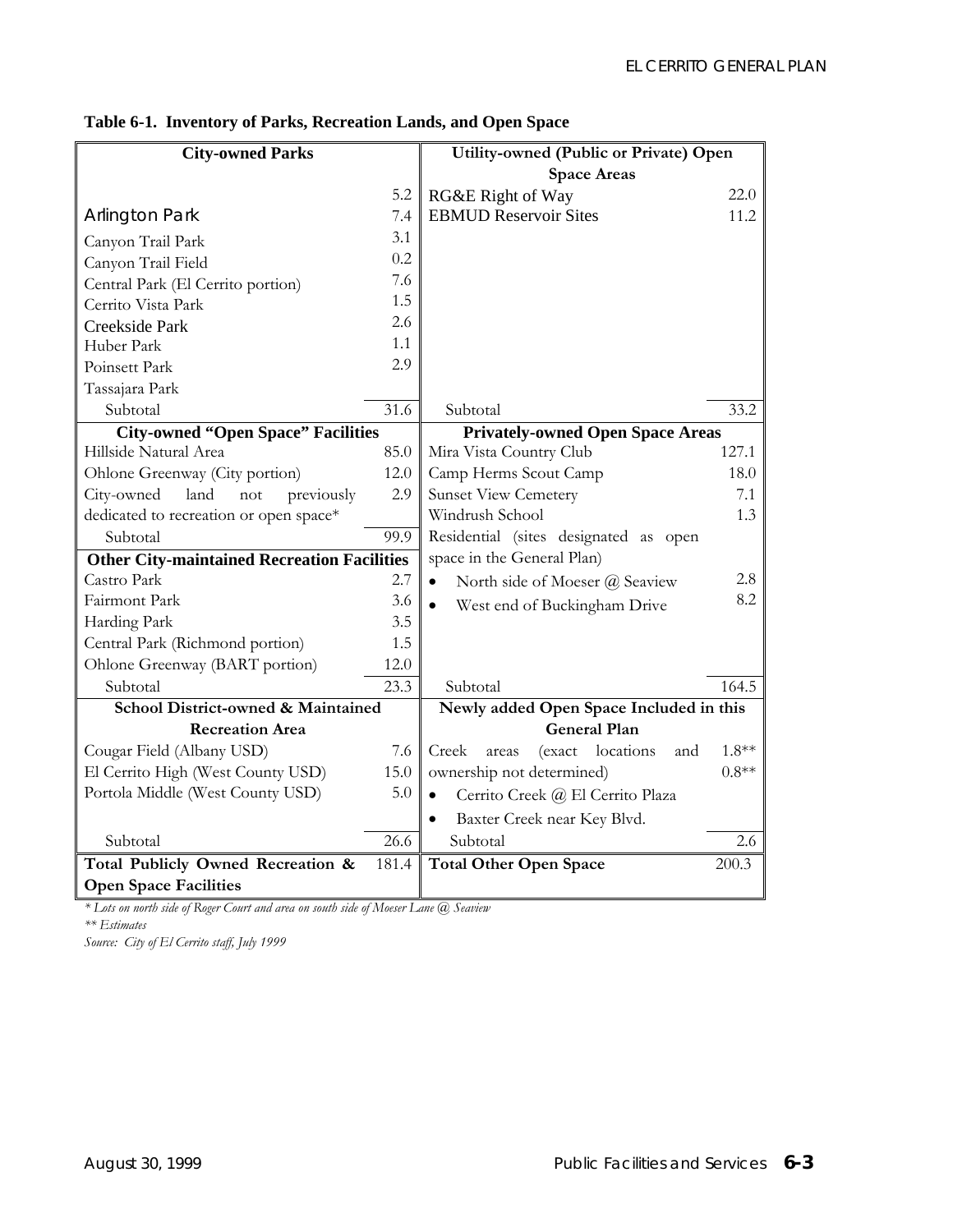# *Recreation Facilities*

The City's Community Services Division provides facilities and programs that serve the broader needs of the entire community (**Table 6-2**) as well as facilities that serve local neighborhoods (**Table 6-3**). The City also leases City-owned buildings for uses such as the Contra Costa Civic Theater. Also, all the public and most of the private schools in El Cerrito have facilities available for community groups to use for recreation or meetings. Six of the neighborhood parks have clubhouses for City recreation programs and community group uses.

| (including public use facilities not owned by the city)                                            |                               |  |
|----------------------------------------------------------------------------------------------------|-------------------------------|--|
| Facility                                                                                           | Location                      |  |
| Casa Cerrito Childcare Center                                                                      | 6927 Portola Drive            |  |
| play area, equipment                                                                               |                               |  |
| Cerrito Vista Park (7.6 acres)                                                                     | 7300 Moeser Lane              |  |
| 2 tennis courts, 4 softball fields, volleyball court, picnic facilities, play equipment            |                               |  |
| El Cernto Community Center/Swim Center Complex                                                     | 7007 Moeser Lane              |  |
| El Cerrito Tennis Center (El Cerrito High)                                                         | 540 Ashbury                   |  |
| Ohlone Greenway (2.5 miles long)                                                                   | On and parallel to BART       |  |
| ("linear park" along the BART right-of-way, maintained by the city)                                | right-of-way                  |  |
| Hillside Natural Area (85 acres)                                                                   | Hill areas (see Community     |  |
| Memorial Grove, Hillside Trail, Eucalyptus Grove, Quarry                                           | Facilities Map)               |  |
| Cougar Field                                                                                       | On El Cerrito/Albany border   |  |
| (owned and operated by the Albany Unified School District)                                         | West of Behrens Street        |  |
| El Cerrito High School (approx. 14 acres for recreation)                                           | 540 Ashbury Avenue            |  |
| 5 tennis courts, baseball and soccer fields, outdoor basketball courts, gymnasium, football field, |                               |  |
| baseball area, jogging track                                                                       |                               |  |
| Portola Middle School (approx. 5 acres for recreation)                                             | 1021 Navellier Street         |  |
| Playground and gym                                                                                 |                               |  |
| Veterans Hall (Contra Costa County)                                                                | 6401 Stockton Avenue          |  |
| "Open House" Senior Center                                                                         | 6500 Stockton Avenue          |  |
| Contra Costa Civic Theater                                                                         | Moeser at Pomona              |  |
| Camp Herms Boy Scout Camp (private)                                                                | Above Arlington Park off      |  |
|                                                                                                    | Thors Bay Road                |  |
| Mira Vista Country Club (private)                                                                  | Northeastern portion of city, |  |
|                                                                                                    | above Arlington Blvd.         |  |
| Windrush School (Independent)                                                                      | 1800 Elm Street               |  |
| Gymnasium available for rent by city and others                                                    |                               |  |

# **Table 6-2. Community-Serving Parks and Recreation Facilities**

*Source: Draft Community Services Element of the El Cerrito General Plan, October 1986; supplemented by input from City of El Cerrito staff, May 1998 and March 1999.*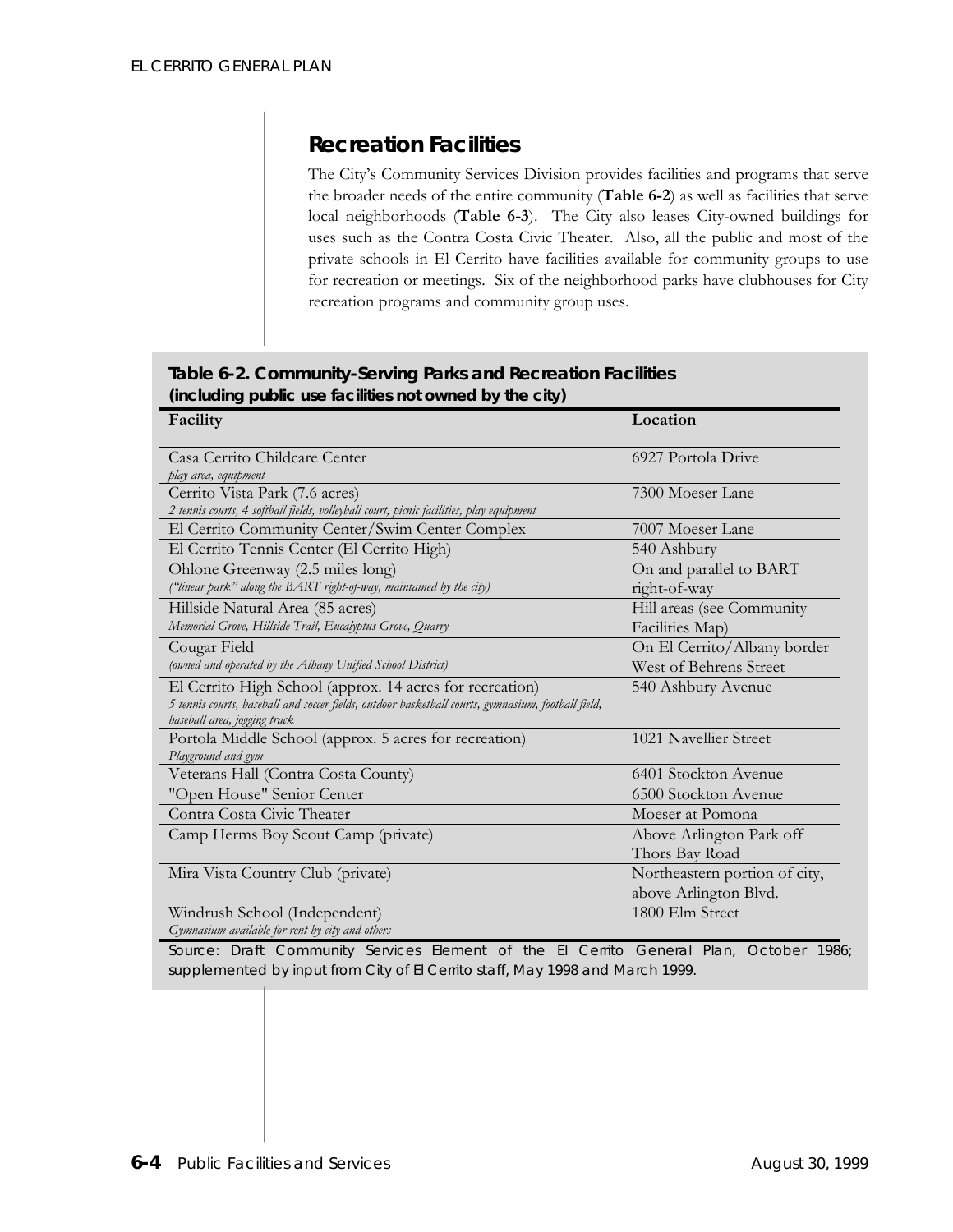**(including public use facilities not owned by the city) Facility Location** Arlington Park (5.2 acres) *Clubhouse, 2 ponds, 3 tennis courts, picnic facilities, basketball court, play equipment, grass play area, creek access* 1120 Arlington Boulevard Canyon Trail Park (10.5 acres) *2 tennis courts, clubhouse,\* play equipment, grass play area, large natural area in canyon with small pond, creek access, picnic facilities; includes former El Monte playfield with baseball diamond and soccer field* 6757 Gatto Castro Elementary School *Playground* 7123 Donal Avenue Castro Park (2.7 acres) *Clubhouse/childcare center, 2 tennis courts, baseball field, playground, play equipment* 1420 Norvell Street Central Park (1.7 acres) (located mostly in Richmond but jointly maintained by El Cerrito) *softball field, basketball area, play equipment* 5701 Central Avenue Creekside Park (1.5 acres) *play equipment, lawn areas* South end of Santa Clara Avenue Fairmont Elementary School *Playground, basketball courts*  724 Kearney Street Fairmont Park (3.6 acres) *Clubhouse/childcare center, play equipment, small softball field*  715 Lexington Harding Elementary School *Playground, basketball courts*  7230 Fairmount Avenue Harding Park (3.5 acres) *Clubhouse/childcare center, 2 tennis courts, baseball field, playground, play equipment, picnic facilities* 7115 C Street Huber Park (2.6 acres) *Small clubhouse,\*\* play equipment, basketball court, picnic and barbecue facilities, creek access* 7711 Terrace Madera Elementary School *Playground* 8500 Madera Drive Madera Childcare Center *Childcare center, play equipment*  1500 Devonshire Drive Poinsett Park (1.1 acres) *Small clubhouse, play area, basketball area, open creek*  5611 Poinsett Drive Sierra Prospect Elementary School (Independent) *Play area and equipment* 2060 Tapscott Avenue St. John's School (Independent) *Playground, gym* 11156 San Pablo Avenue Tassajara Park (2.9 acres) *Clubhouse/ceramics studio, 2 tennis courts, small ballfield, playground, picnic facilities, basketball courts* 2575 Tassajara Avenue Tehiyah Day School (Independent) *Playground, play equipment* 2603 Tassajara Avenue

**Table 6-3. Neighborhood-Serving Parks and Recreation Facilities** 

*\* not currently in use due to building settlement*

*\*\* limited use due to lack of accessibility*

*Source: Draft Community Services Element of the El Cerrito General Plan, October 1986, supplemented by input from City of El Cerrito staff, May 1998 and March 1999.*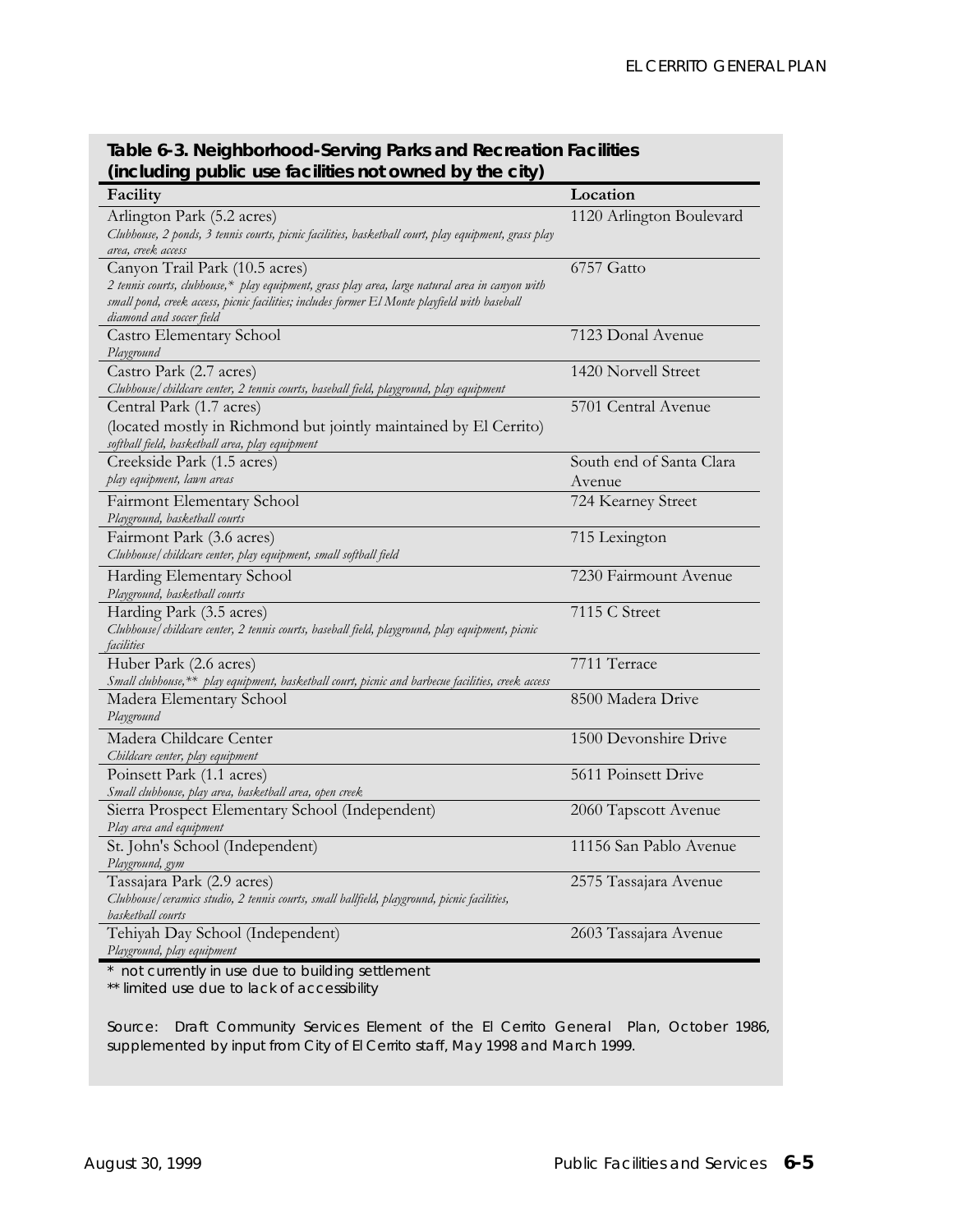In addition to City facilities, El Cerritans benefit from close proximity to major regional recreation facilities operated by the East Bay Regional Park District (EBRPD). These facilities include Wildcat Canyon Regional Park, located just east of El Cerrito; Point Isabel Regional Shoreline, located west of El Cerrito; and Miller-Knox Regional Shoreline, located west of El Cerrito.

### *Recreation Programs*

The City also operates a wide range of recreation programs:

- **Adult Recreation Programs.** This includes programs and classes covering a range of activities and topics. The programs serve 400 to 500 people per week and are paid for by class fees. The department also organizes and supervises men's and women's softball leagues each summer.
- **Senior Center.** The City leases the "Open House" Senior Center from the West Contra Costa Unified School District. The center is located at 6500 Stockton Avenue, near the City library, and includes a dining area, lounge, and meeting rooms. The facility accommodates social activities such as dances, classes, crafts, and meetings. It also houses programs available to older residents, including daily lunch, home-delivered meals, grocery shopping, adult day care program, equipment loans for disabled persons, counseling, and senior discount card services. The center is funded by participants, private donations and the general fund, and serves between 800 and 1,000 seniors per week. The center also handles a discount paratransit voucher program and special van trips for seniors and disabled riders, with funds received from Measure C.
- Youth Services. The City provides childcare (for children 5 to 12 years), preschool programs (20 months to 5 years), and summer day camps (3.5 to 15 years). Childcare is provided in state-licensed centers adjacent to each of the four public elementary schools in El Cerrito. In addition, the City provides an offsite childcare center and transportation from schools for children on the waiting list for the onsite centers. Over 1,500 youth participate in these programs.
- After-School Programs. Middle school students are served by free afterschool enrichment programs funded by the West County Public Education Fund and delivered by staff of the City's Community Services Department. This program serves 200 Portola Middle School students.
- **Youth Recreation Programs.** Fee-based classes and activities are provided by independent contractors for youth aged 3 to 18 years. These programs serve 250 to 350 young people per month.
- **Jobs and Volunteer Positions.** Youths aged 12 to 18 are encouraged to participate in division activities as volunteers and counselors for younger children.
- **Swim Programs.** The El Cerrito Swim Center houses programs (classes, lap swims, swim teams, etc.) that serve more than 2,000 swimmers each year.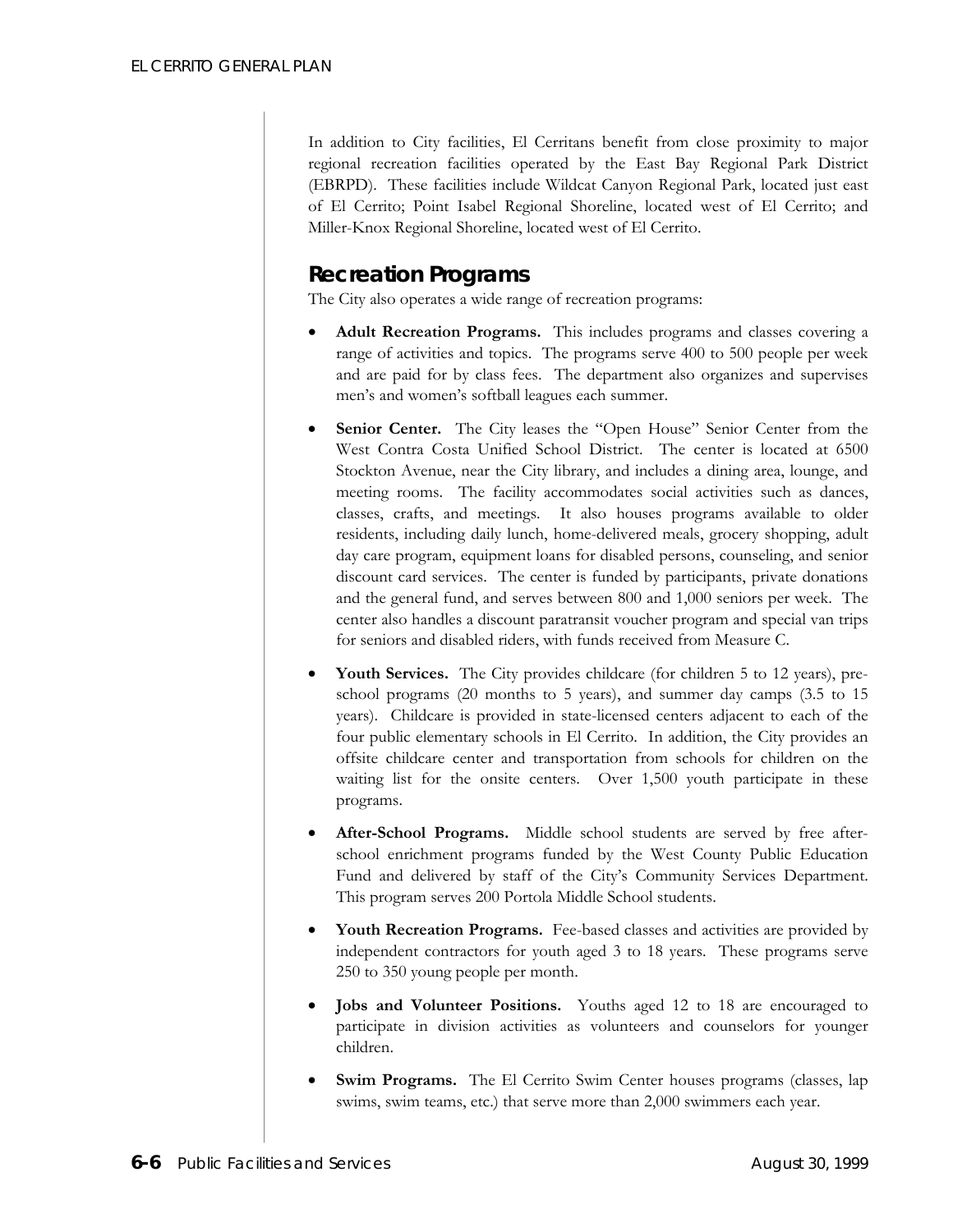The City's Community Services Division also coordinates a number of community events and fundraisers each year such as the Golf Scramble, July Fourth Celebration (sponsored by the El Cerrito Rotary and co-sponsored by the City), and Annual Egg Hunt. The Division also works to provide support for community-based groups such as the Tennis Club, Garden Club, and NAACP Youth Group.

Many community facilities are available for rental to groups, including the Community Center, Senior Center, clubhouses, Swim Center, and picnic facilities.

### *Open Space*

El Cerrito is blessed with many fine parks, major open space areas, several creeks, and easy access to the regional park system. The western portion of the City is built on an extension of the San Francisco Bay Plain. The eastern half of the City extends into the Berkeley Hills, with the ridgetop lying near the eastern City Limits. Although these west-facing slopes are gentler than the east-facing slopes in Wildcat Canyon, El Cerrito contains some very steep areas.

The City of El Cerrito has substantial open space and natural resources under various forms of ownership. The City itself has large holdings, while other parcels are under the stewardship of various public and non-profit agencies as well as private landowners. The Hillside Natural Area (HNA), which is a 165-acre open space area, is located east of Navellier Street and west of Contra Costa Drive. The HNA has a number of trails that are used for both recreation and emergency access. The largest portion of the area is centrally located, and contains a number of woodlands, grasslands, and fuel breaks, and surrounds an old quarry. In addition, there is a significant amount of undeveloped property adjacent to the HNA, owned by a number of private individuals (zoned residential), and other lands which are used by public entities including: EBMUD, PG&E, City of El Cerrito, and Stege Sanitary District.

The City's tree-covered hillsides, creeks, the west facing slopes of the Berkeley Hills, and the approximately 2,600 acre Wildcat Canyon Regional Park, which is contiguous with two-thirds of the City's eastern boundary, are important resources to preserve and enhance. Other open space resources include: (1) the Mira Vista Country Club, a 110-acre parcel, zoned for open space use, but privately owned by the Mira Vista Country Club – it contains a golf course, and the main building/clubhouse; (2) Camp Herms Boy Scout Camp, which is an 18-acre parcel, zoned for open space use, which is privately owned by the Boy Scouts of America (BSA) and used as a camp; and (3) the Sunset View Cemetery, which comprises a total of about 60 acres, with a small portion of the cemetery (6 acres) within the bounds of the city and zoned for open space use.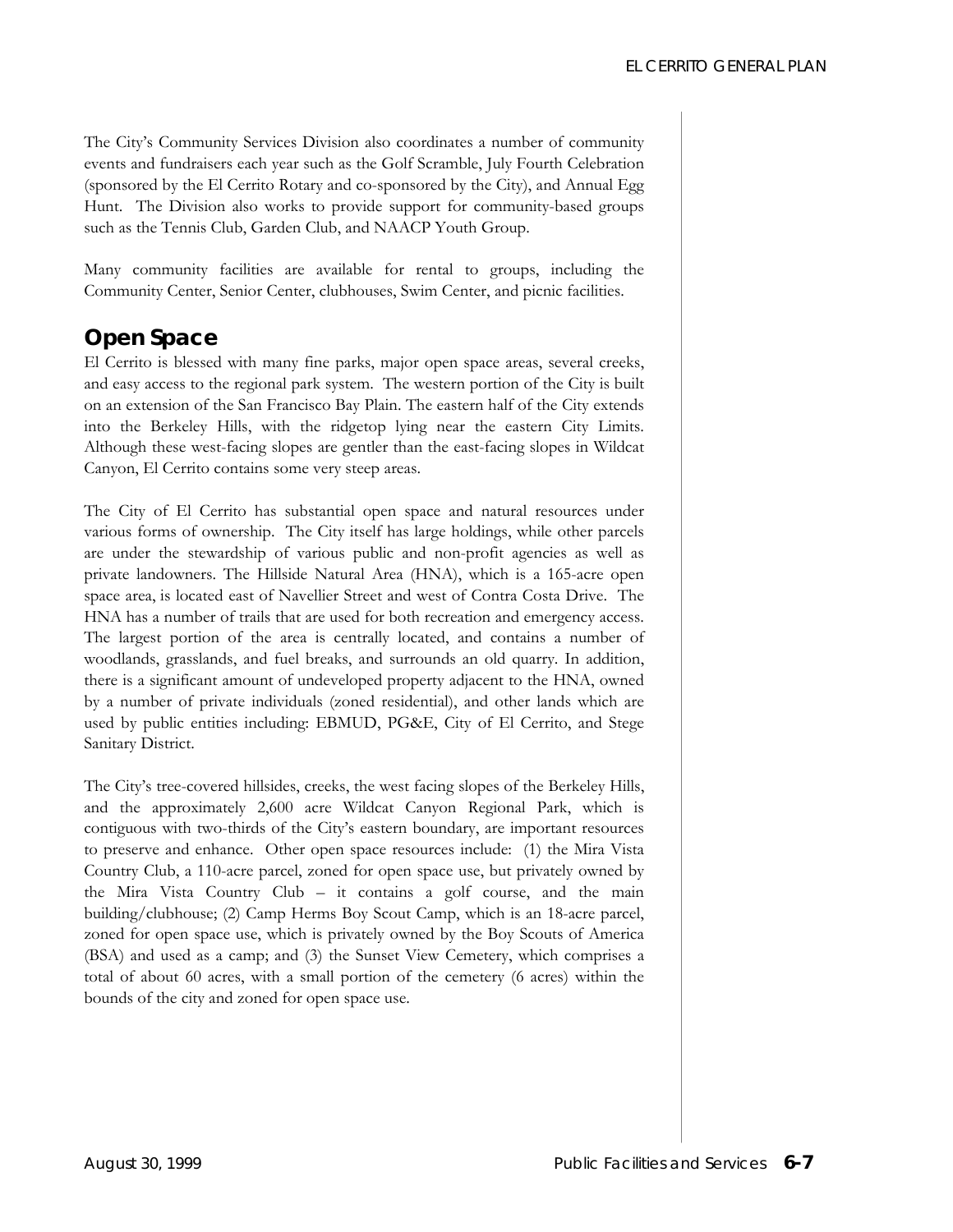Open space serves several purposes: (1) preservation of certain natural resources, such as habitats and watersheds; (2) protection of lands used for the managed production of resources, such as timber and crops; (3) provision of outdoor recreation, such as parks and trails; and (4) protection of public health and safety, such as lands subject to unstable soils or flooding. The same open space parcel may serve several of these purposes. This General Plan includes the primary discussion of open space in this chapter because of its close connection to parks and recreation uses. Specific aspects of open space that relate to preservation of natural resources or protection of public health and safety are discussed in Chapter 7.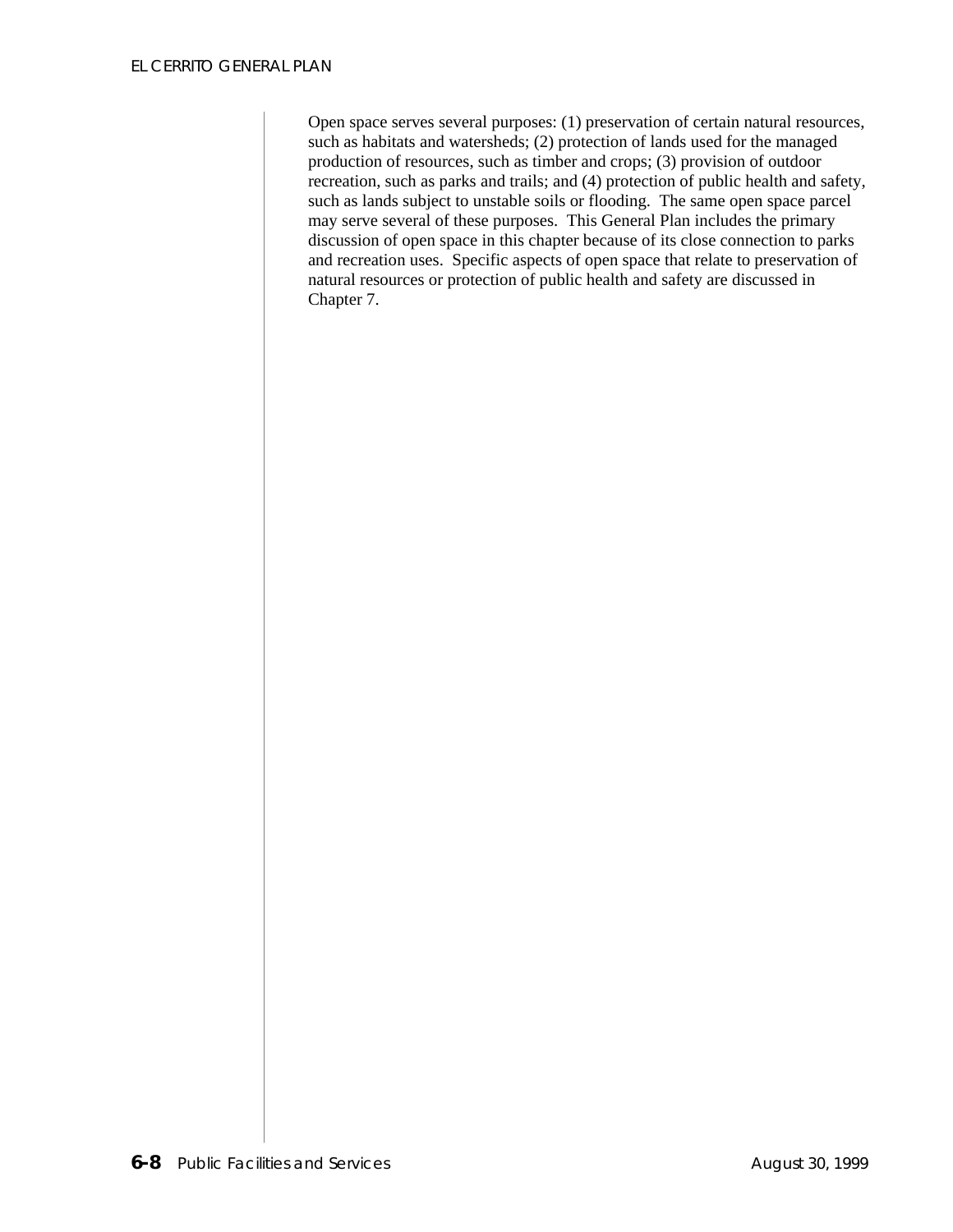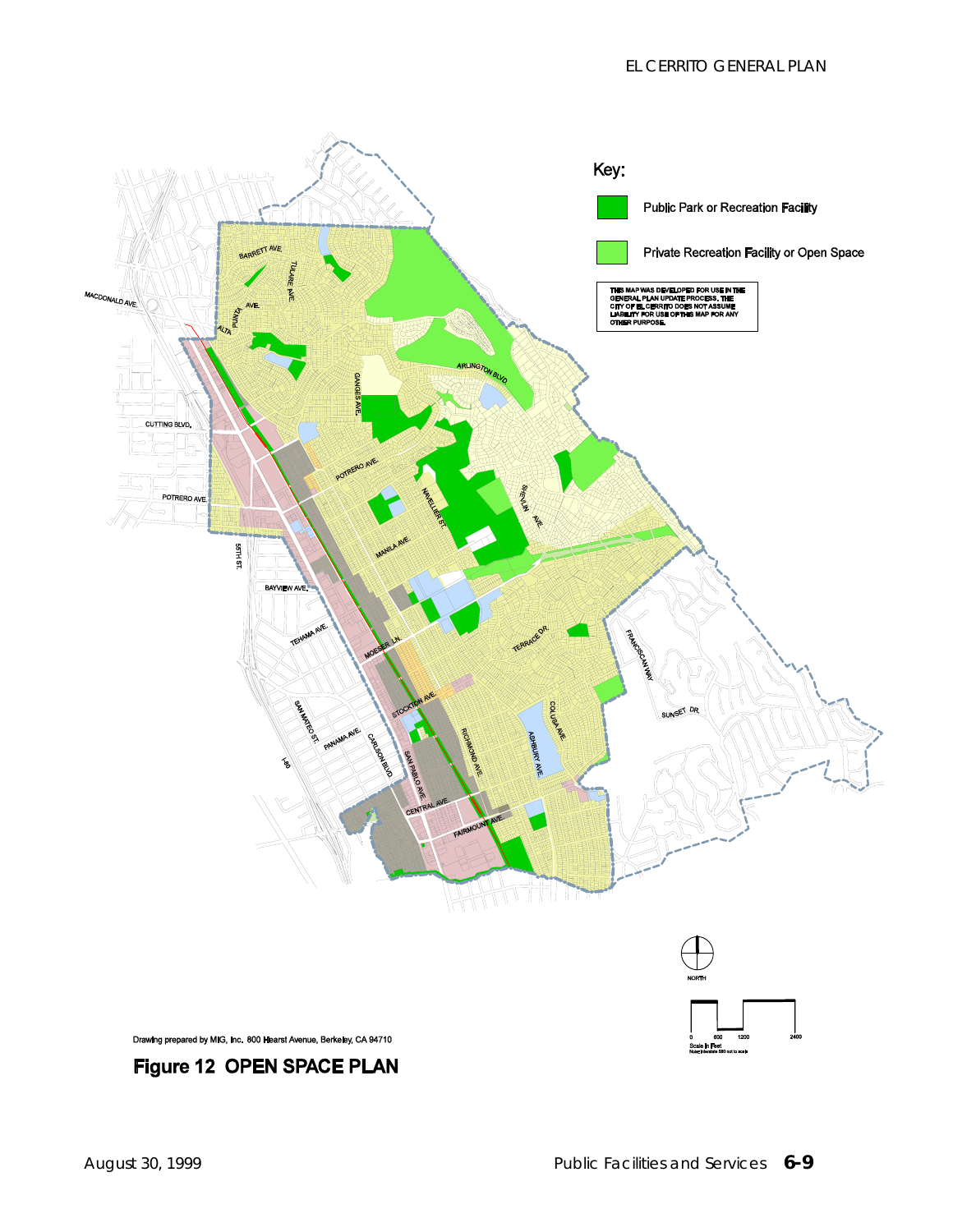### *Level of Service Standards*

Prior to adoption of this updated General Plan, El Cerrito did not adopt park standards similar to those established by nationally recognized organizations, such as the National Recreation and Parks Association. Instead, the City modified the 1975 General Plan to include a Community Services Element that laid out a detailed activity program for every neighborhood park, each citywide recreation center, and each specialized open space facility. In each instance, service standards and programs were based on an evaluation of the limiting effects of geography, distribution of age groups, and availability of complementary facilities (i.e., school grounds and parks in adjoining cities). This approach worked well in the past, but a new system is easier to implement and monitor. Many other cities, including some that are subject to Contra Costa County Measure C, have adopted a commonly used level of service standard of five acres of park and recreation facilities per thousand. Adoption of this standard would allow some residential growth in El Cerrito without having to acquire more land for parks.

### **B. Trends**

The trend in El Cerrito, as well as in other cities in California, is an increasing demand for more and better recreation facilities, especially sports fields. These demands should be taken seriously because recreation facilities contribute to the quality of life and economic well being of the City.

Several key issues of concern over the coming years relate to maintenance costs and acquisition of open space.

- 1. *Open Space Maintenance Costs.* Maintenance costs for any City-owned open space would include fire prevention, weed control, litter and safety patrol, and cleaning of drains and culverts. Facilities such as restrooms, playgrounds, and game courts involve additional maintenance costs. Liability for fire, landslides, flooding and injuries is another operational cost. Long-term expenses need to be considered when priorities are set for acquiring land and developing recreational facilities.
- 2. *Open Space Acquisition Methods.* The type of acquisition that is appropriate for a given parcel depends on the location, physical characteristics, designation and intended use of the land. If the parcel's value is its visual amenity, then a scenic easement would be sufficient. If the only reason to keep a parcel in open space is to avoid hazards, the existing open space designation would serve this purpose. To preserve habitat in areas already designated open space, all that is needed is to maintain the designation.
- 3. *Open Space Alternatives*. Although recreational uses generally require more than a designation or granting of an easement, fee ownership by the City may not always be necessary. A neighborhood park for a new development could be set aside as a dedication to a neighborhood association, which could maintain it. Play areas can be developed in cooperation with schools. Regional acquisitions can provide connections in regional trail corridors. Access easements can provide passageways to "landlocked" parcels.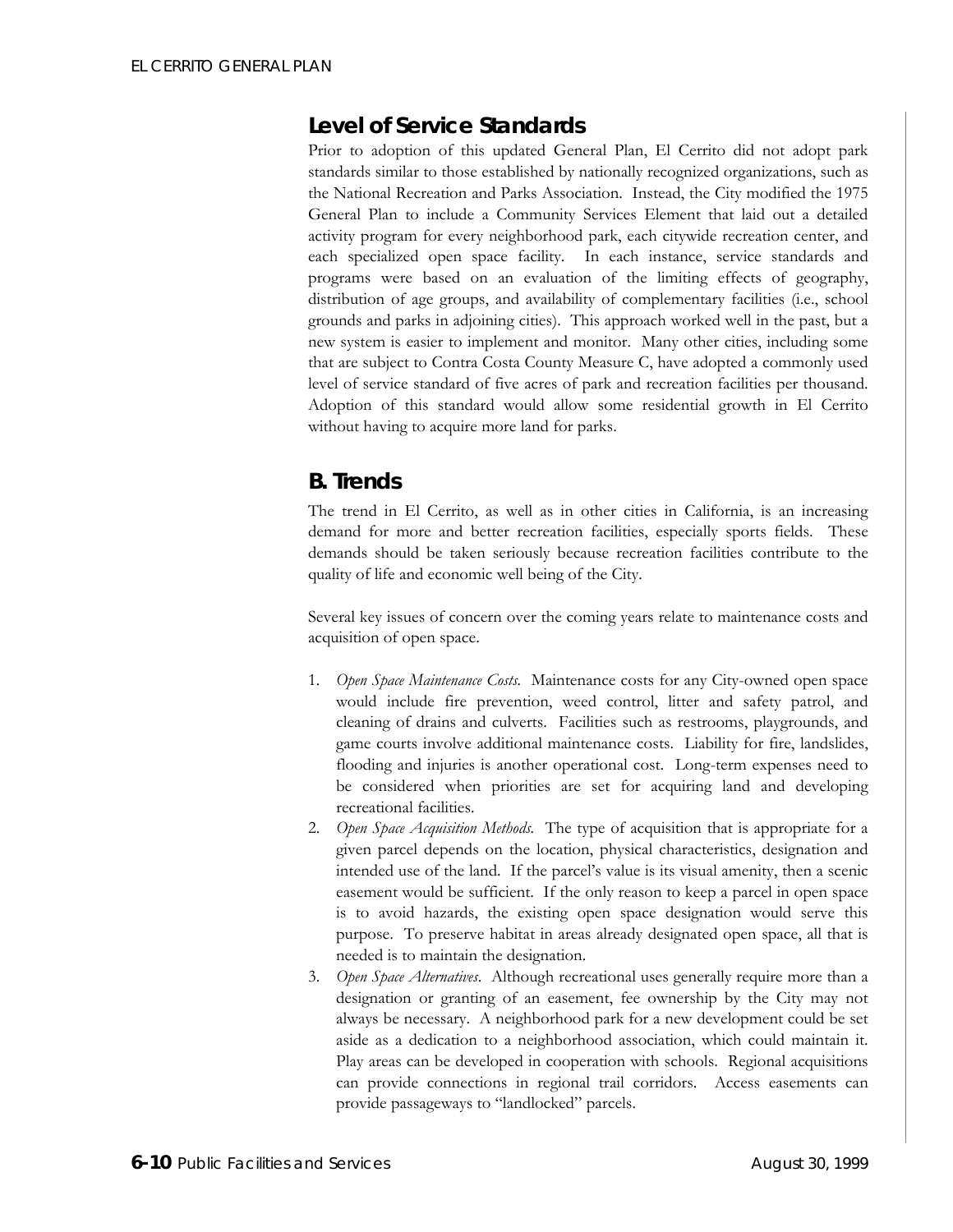While program fees have helped cover basic recreation service costs, growing demand for park and recreation services and the age of many facilities (mostly built in the 1950s and 1960s) have resulted in a growing list of deferred facility capital improvement needs. These needs include replacement of play equipment, turf renovation, replacement of irrigation systems, large-scale replacement of fencing and large backstops, and replacement or refurbishing of steps, bleachers, and food shack. Present estimates for addressing these capital improvement and restoration needs in parks (excluding buildings, such as the Swim Center) range from \$925,000 to \$1.35 million (see **Table 6-4**). This is an "order of magnitude" estimate prepared by City staff based on a preliminary needs assessment. This assessment has taken into consideration projects that could be undertaken as volunteer projects (through Adopt-a-Park or Earth Day activities), in addition to improvements that require major capital outlays (over \$5,000). Volunteer activities, however, do require a commitment of supervisory staff time.

As of Spring 1999, the Parks and Recreation Commission is continuing a park-bypark review of facilities and programs, and a more detailed cost estimate for needed improvements will be developed. This will then feed into the City's "Services for the 21st Century Program" which is designed to reach community consensus on a variety of budget and public service issues.

| Table 0-4. Estimated Capital improvement needs for City Fark Facilities |                          |                             |  |  |
|-------------------------------------------------------------------------|--------------------------|-----------------------------|--|--|
| Park                                                                    | <b>Per Park Estimate</b> | <b>Total Estimate Range</b> |  |  |
|                                                                         |                          |                             |  |  |
| Tassajara, Canyon Trail, Cerrito Vista                                  | $$125k - $150k$          | $$375k - $450k$             |  |  |
| Harding, Central, Creekside, Huber, \$75k - \$125k                      |                          | $$450k - $750k$             |  |  |
| Castro, Fairmont                                                        |                          |                             |  |  |
| Poinsett, Arlington                                                     | $$50k - $75k$            | $$100k - $150k$             |  |  |
| Total                                                                   |                          | $$925k - $1.35$ million     |  |  |

**Table 6-4: Estimated Capital Improvement Needs for City Park Facilities** 

Source: City of El Cerrito Maintenance and Engineering Services Manager, presentation to the City *Council on April 20, 1998.* 

In addition to capital improvement needs for existing facilities, Community Services Division staff has identified several areas where facilities are inadequate to meet existing and projected community demand for recreation programs:

• **Youth Activities and Facility.** There is a strong and growing demand for recreation programs for teenagers. This year (1999) the division is adding several new recreational programs for youth (e.g., girls hoops and a "creative arts academy). The staff has identified the need for a "gymnasium/teen center" or similar facility as an important issue for the future.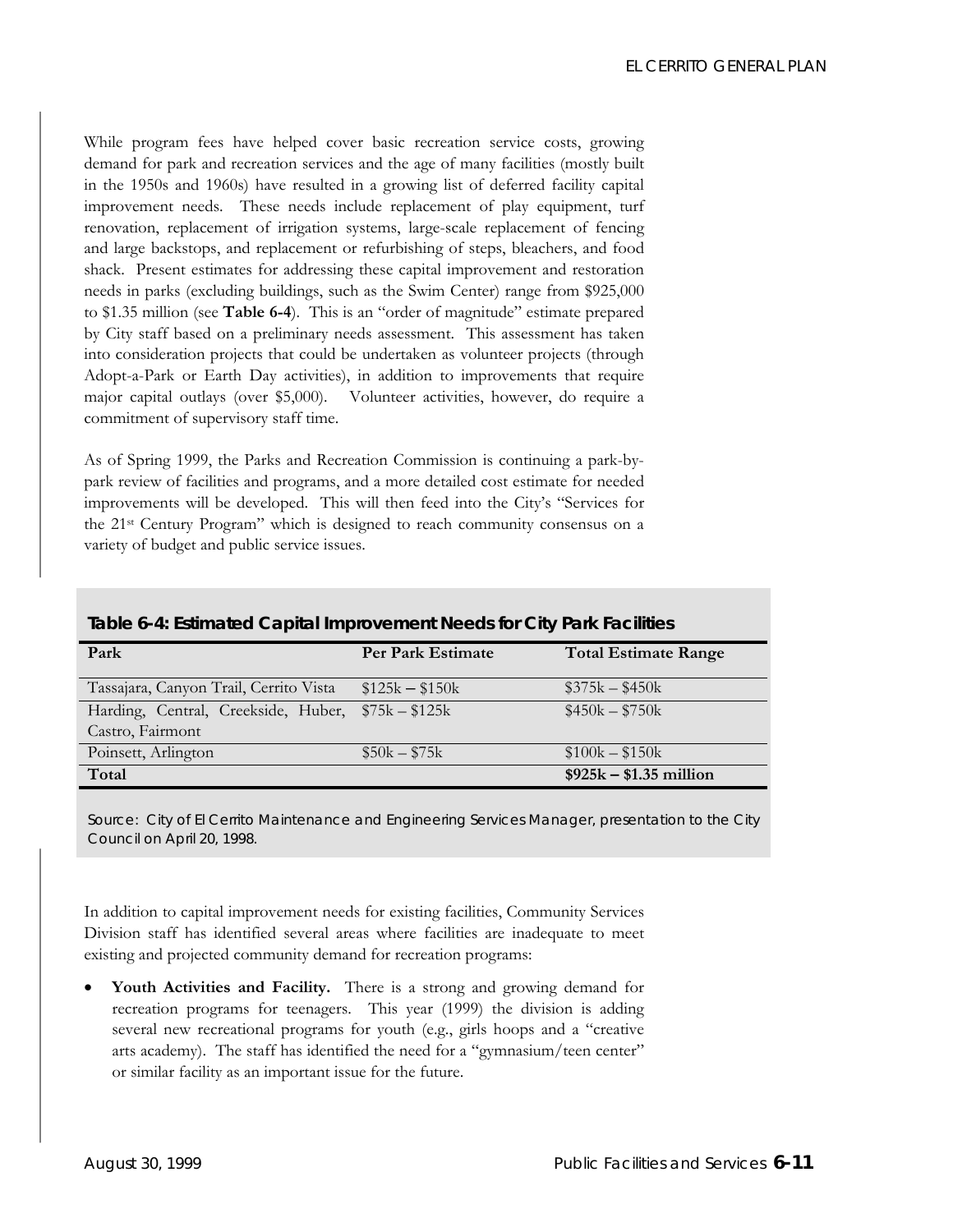- **Senior Center.** The City has a long-term lease for the "Open House" Senior Center from the West Contra Costa Unified School District. The center has several deficiencies, including inadequate parking and a lack of space to accommodate new programs. There is also a trend toward decentralizing recreation services and targeting programs to the "well senior" (representing a growing portion of the senior population). These issues will need to be considered and addressed when the current facility lease expires.
- West El Cerrito. The City needs a community facility and park to serve the residents in its western portion. This could possibly be accomplished in partnership with community churches, neighborhood schools, or other institutions located in the City of Richmond.

The City Council, at its 1999 annual goal setting session, adopted a five-year goal of expanded recreational opportunities for citizens of all ages. It adopted a top priority action item to develop a parks and recreation facilities financing measure that includes the Swim Center, Canyon Trail Clubhouse, gymnasium/teen facility, and playing field.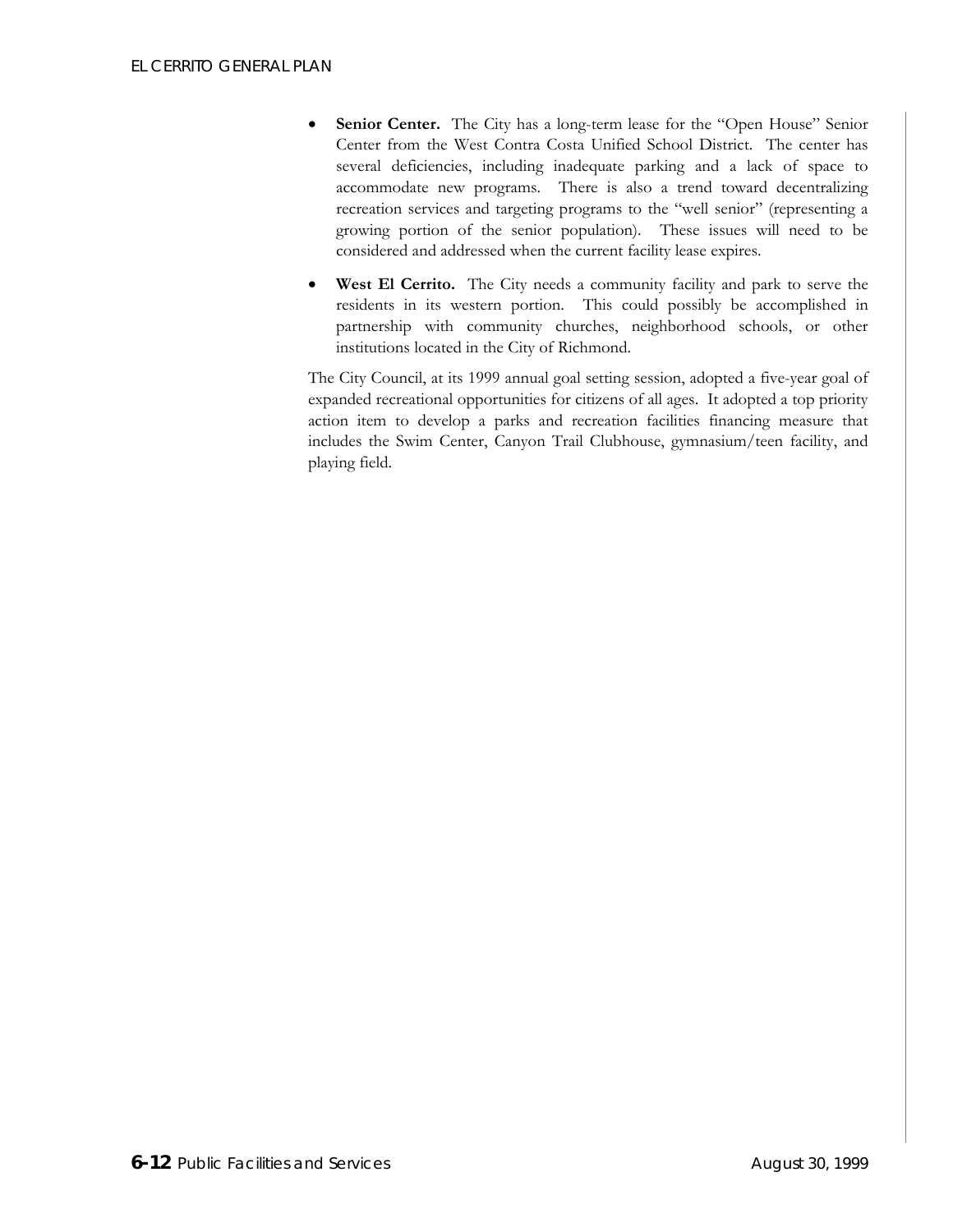# **C. Goals and Policies**

The Implementation Measures associated with each policy are described at the end of this chapter.

**Goal PR1: Adequate, diverse, and accessible recreational opportunities for all residents – including children, youth, seniors, and others with special needs – in parks, school yards, and open space.** 

### **Policies Policies Policies Policies Policies Policies Policies Policies Policies Policies Policies Policies Policies Policies Policies Policies Policies Policies Policies Policies P**

- **PR1.1 Priorities for Rehabilitation.** Place the highest priority on maintaining and rehabilitating existing recreational facilities to operational and safety standards that, at a minimum, comply with applicable state and federal laws and regulations. The highest priority facility for rehabilitation is the Swim Center on Moeser Lane.
- **PR1.2 Regular Maintenance Program.**  Continue regular inspection and maintenance of park facilities to prolong the life of equipment, ensure facility safety and accessibility, and enhance the enjoyment of park users.
- **PR1.3** Level of Service Standard. Use a level of service standard of five acres of publicly owned parkland per 1,000 residents as the minimum requirement for recreation and open space land. Additional requirements for publicly owned recreation and open space land may be imposed by the City on development approvals, dependent upon the characteristics of the project, including its proximity to existing recreation and open space facilities. This requirement is independent of any requirements for project-scale open space addressed by Policy CD3.2.
- Capital Improvements Program
- Public/Private Partnerships
- Grant Funds
- Special Taxes
- Annual Budget

• Development Review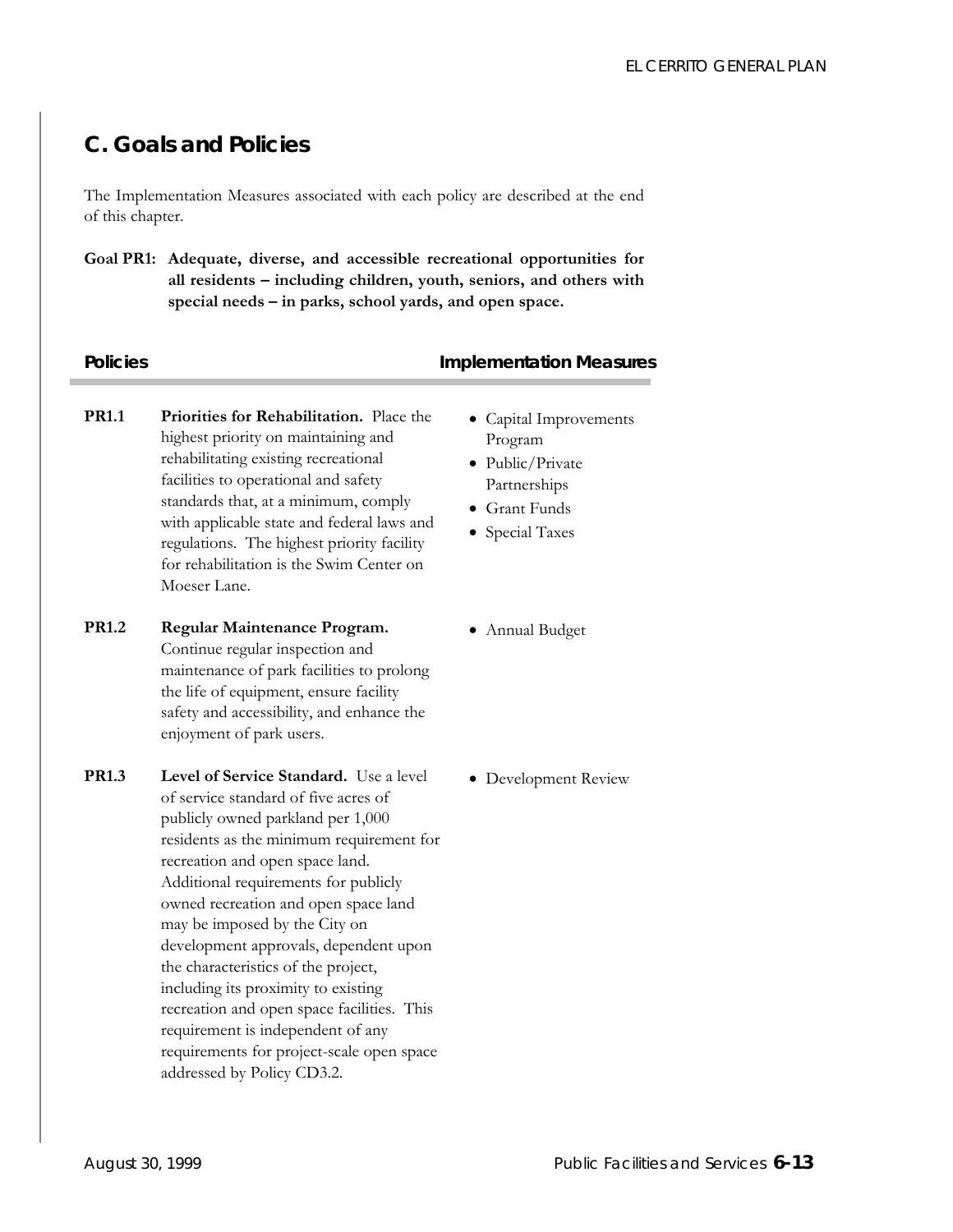- **PR1.4 Minimum Parkland.** Ensure that the amount of City owned park and open space lands is not reduced below the 1999 level of 131.5 acres, and work with other public agencies to ensure that the amount of other publicly owned park and open space lands is not reduced.
- **PR1.5 Costs Resulting from New Facilities.**  Assure that long-term maintenance needs are considered when reviewing new park facility proposals, including the need for future staff and equipment.
- **PR1.6** Private Involvement. Continue to encourage community organizations and private citizens to help maintain public parks and open spaces, and to assist in running recreation programs.
- **PR1.7 Coordination on Use of School Facilities.** Continue to coordinate with adjacent cities and other agencies in providing adequate recreational facilities, including connections to the Ohlone Greenway, for all El Cerrito residents.
- **PR1.8** Inter-Agency Coordination. Continue to coordinate with adjacent cities and other agencies in providing adequate recreational facilities for all El Cerrito residents.
- **PR1.9** Alternative Sources of Space. Continue to explore the possibility of using semipublic and private facilities for additional indoor recreational space.
- **PR1.10** Existing Facilities. Encourage the continuation of Mira Vista Golf Club, Cougar Field, and Camp Herms because of their contribution to meeting recreational needs and providing aesthetic appeal.
- Open Space Preservation Program
- Open Space Acquisition Priorities
- Open Space Funding
- Capital Improvements Program
- Intergovernmental Coordination
- Development Review
- Public/Private Partnerships
- Intergovernmental Coordination
- Intergovernmental Coordination
- Intergovernmental Coordination
- Public/Private Partnerships
- Public/Private Partnerships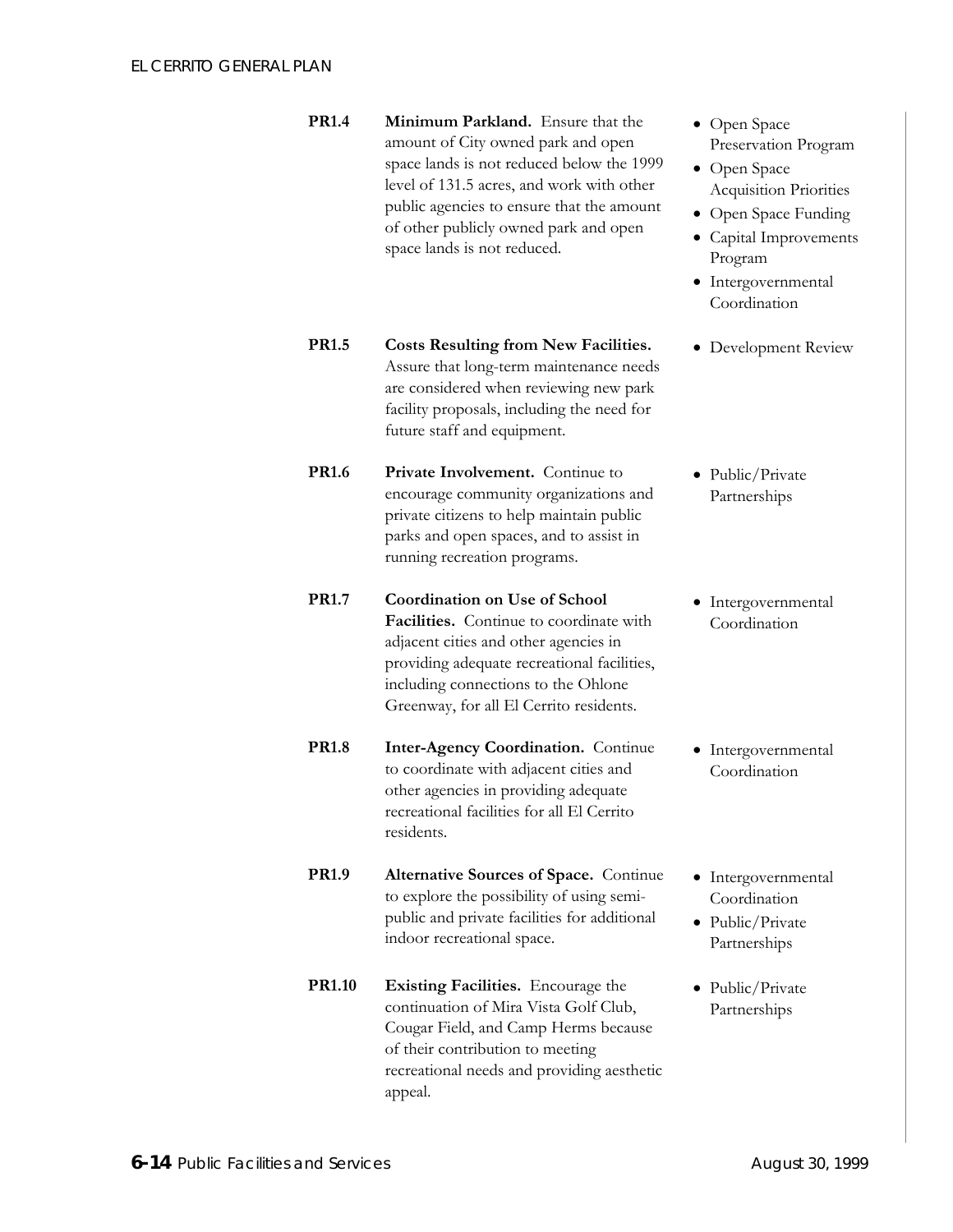**PR1.11** New Parks. Pursue the purchase of new parks with City money only after existing facilities are brought up to an acceptable level of adequacy or when action is required to meet the accepted level of service or the minimum parkland requirements.

### **PR1.12 New Residential Development.**  Require that all new multi-family residential projects provide on-site open space and recreational facilities for residents or provide a combination of park in-lieu fees and on-site facilities.

**PR1.13 People with Special Needs.** Ensure that public access points to open space areas and design features for all recreational facilities provide equal opportunity for people with special needs.

**PR1.14 Bicycles.** Implement bicycle route improvements, including signing, striping, paving, and providing bicycle racks.

- **PR1.15 Development Impacts**. Development should not be allowed to denigrate or interfere with the use or enjoyment of City-owned park, recreational, and open space facilities.
- **PR1.16 Recreation Programs.** Maintain and expand, as budgets allow, existing recreation programs to meet the needs of City residents.
- **PR1.17** Buffer Zones. Encourage the creation of native plant buffer zones between natural areas and residences.

• Capital Improvements Program

- Development Review
- In-lieu Fees
- City Project Design
- Bicycle Master Plan
- Development Review
- Annual Budget
- Public/Private Partnerships
- Development Review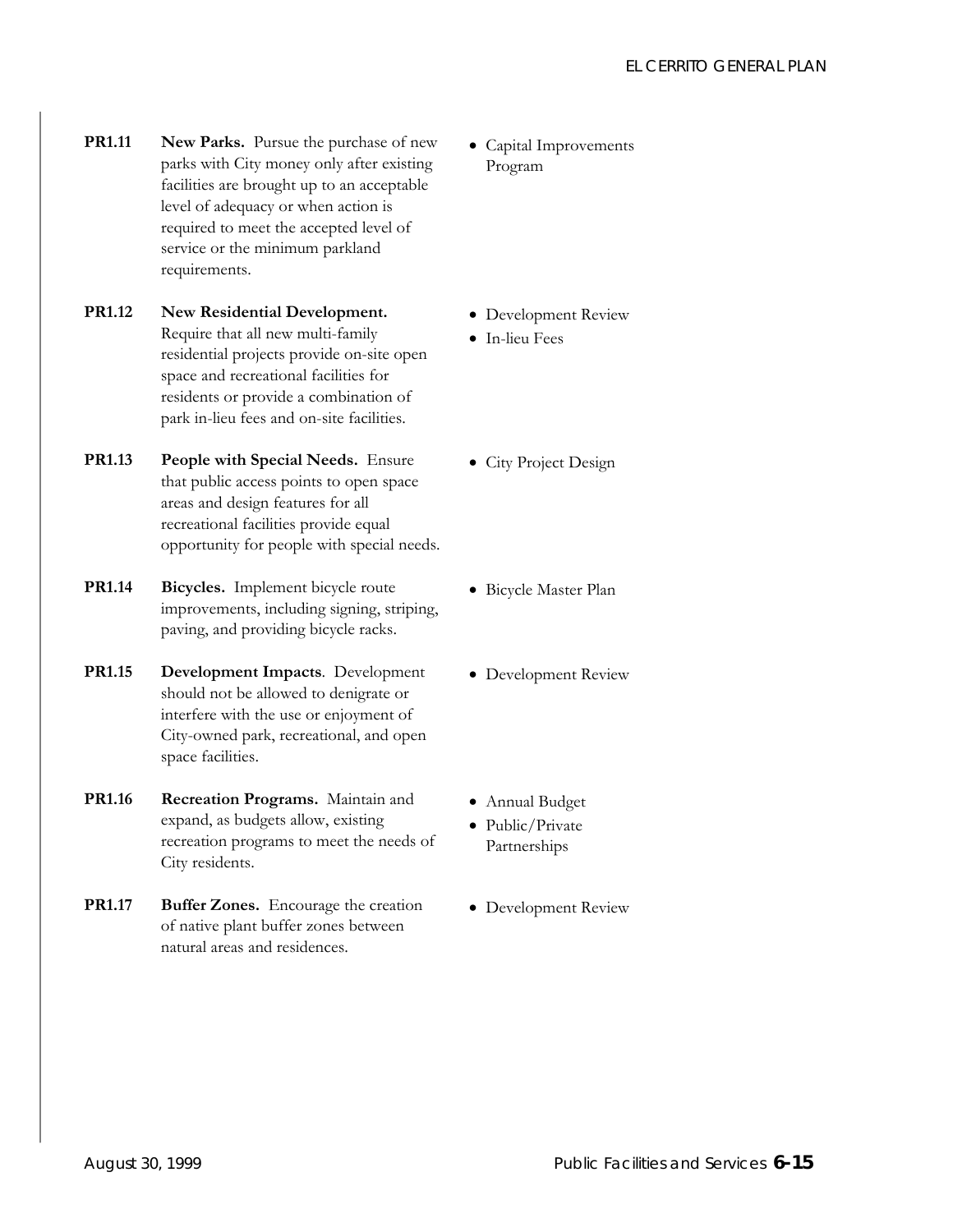**Goal PR2: High quality open space protected for the benefit of present and future generations, reflecting a variety of important values: ecological, educational, aesthetic, economic and recreational. These values are interwoven throughout the community in numerous ways so that the preservation of open space is very important to the well being of the City.**

| <b>Policies</b> |                                                                                                                                                                                                                                                                                                                                                                                               | <b>Implementation Measures</b>                                                                                                                          |
|-----------------|-----------------------------------------------------------------------------------------------------------------------------------------------------------------------------------------------------------------------------------------------------------------------------------------------------------------------------------------------------------------------------------------------|---------------------------------------------------------------------------------------------------------------------------------------------------------|
| <b>PR2.1</b>    | Open Space Purpose. Identify and<br>protect the natural resources of the Tri-<br>Cities Area (El Cerrito, Richmond and<br>San Pablo) for the benefit of present and<br>future generations.                                                                                                                                                                                                    | • Open Space<br>Preservation Program<br>• Open Space<br><b>Acquisition Priorities</b><br>· Intergovernmental<br>Coordination                            |
| <b>PR2.2</b>    | Development Suitability. Encourage<br>urban growth in those areas where the<br>natural characteristics of the land are<br>most suited to such development, and to<br>protect the public from risks to life and<br>property.                                                                                                                                                                   | • Open Space<br>Preservation Program<br>• Development Review                                                                                            |
| <b>PR2.3</b>    | Open Space Plan Map. Preserve the<br>open space areas identified on the Open<br>Space Plan Map for visual resources,<br>protection of environmental resources,<br>public health and safety reasons, and for<br>recreational use.                                                                                                                                                              | • Open Space<br>Preservation Program<br>• Open Space Funding                                                                                            |
| <b>PR2.4</b>    | Open Space Strategy. In meeting open<br>space objectives to secure and preserve<br>open space in perpetuity, the City will<br>make maximum use of approaches that<br>minimize ongoing City costs and liability<br>exposure. One approach will be to<br>employ the development review process,<br>wherever appropriate, to secure<br>dedications, easements, and/or<br>maintenance agreements. | • Open Space<br>Preservation Program<br>• Development Review<br>• Scenic Easements<br>• Public/Private<br>Partnerships<br>• Open Space<br>Consolidation |
| <b>PR2.5</b>    | Open Space Use. Improvements within<br>open space areas shall be limited to those<br>needed for educational and recreational                                                                                                                                                                                                                                                                  | • City Project Design<br>• Development Review                                                                                                           |

purposes, and those improvements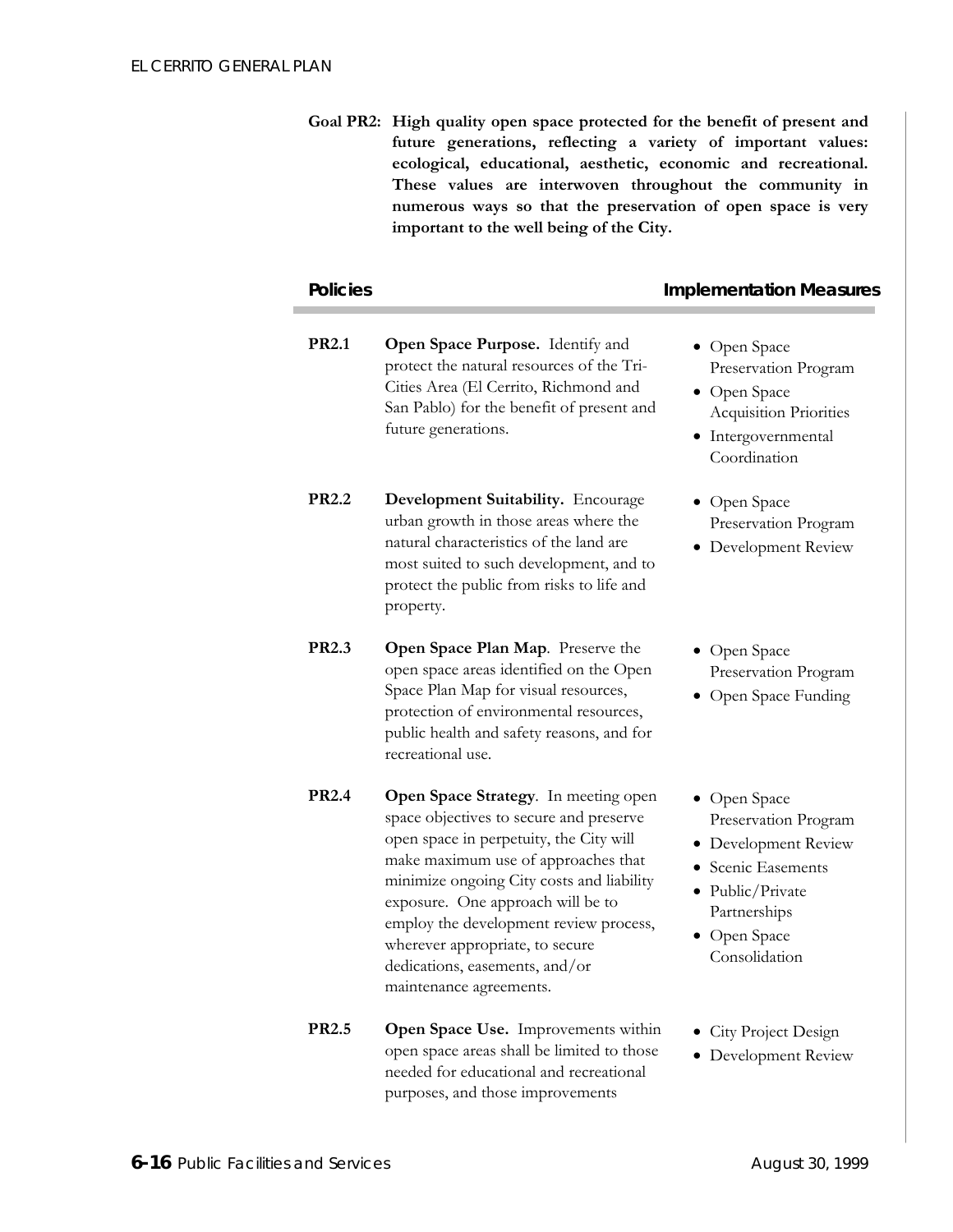necessary for health and safety purposes. All improvements shall be compatible with protection and preservation of existing natural and habitat resources.

- **PR2.6 Existing Open Space Preservation.**  Except where extraordinary circumstances indicate otherwise, ensure that development decisions protect existing open space areas.
- Open Space Preservation Program
- Development Review

**Goal PR3: Public access to open space areas while protecting important habitats.** 

### **Policies Policies Policies Policies Policies Policies Policies Policies Policies Policies Policies**

- **PR3.1** Clear Delineation. Clearly delineate which areas of publicly owned open space are appropriate for public use and access, and clearly differentiate them from those areas to be protected from human disturbance.
- **PR3.2 Open Space Improvements.** Design any improvements in open space areas to minimize adverse impacts to habitats, view, and other open space resources.
- **PR3.3 Creek Restoration.** Integrate recreational amenities with creek restoration efforts in a way that protects riparian values, including natural habitats.
- Public Access Program
- City Project Design
- City Project Design
- Development Review
- Grant Funds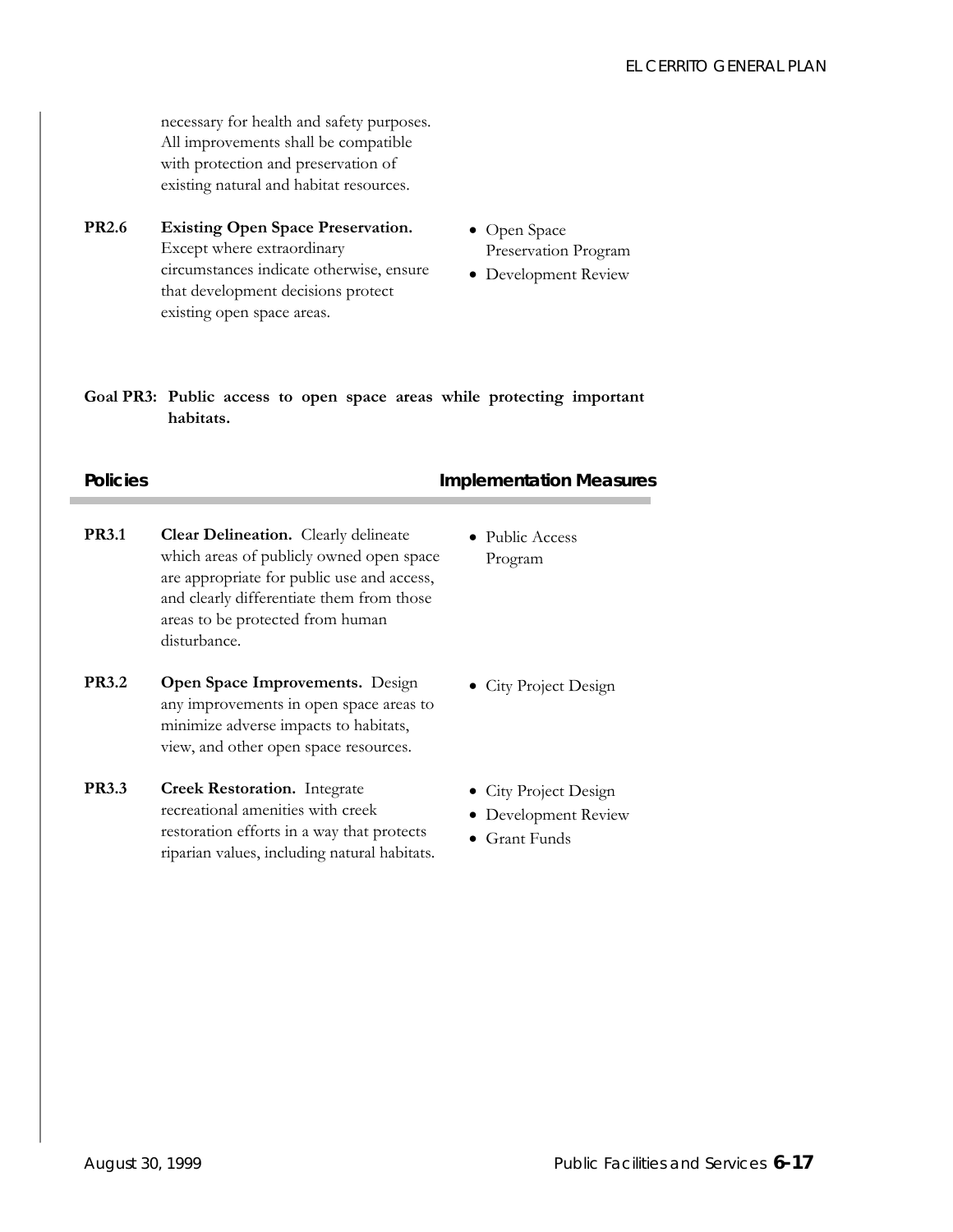## **NON-RECREATIONAL FACILITIES**

## **A. Setting**

The City owns and maintains the buildings that house the City's public safety departments (police and fire) and administrative functions. It also owns and maintains a variety of buildings to meet the cultural and other needs of El Cerritans. These buildings include the Public Safety Building; City Hall; City Community Center and Swim Center; Cerrito Vista Childcare Center; Library; Contra Costa Civic Theater; and clubhouses and childcare facilities at the City's parks and public elementary schools. In addition, the City owns and maintains the corporation yard and recycling center. The City also maintains the Open House Senior Center, which it leases from the school district. The Community Facilities Map provides a complete listing of City-owned facilities. The map also shows facilities owned by the school district and several private entities.

The City recently completed an ADA-compliance program (Americans with Disabilities Act), including completion of its Transition Plan in accordance with federal laws. This effort was funded from the proceeds of property sales by the City.

### **B. Trends**

Most City-owned and maintained facilities were constructed during the 1950's and have significant deferred maintenance issues, including rotting roofs and tile flooring; deteriorated plumbing; outdated wiring; and antiquated equipment. At the Swim Center (built in 1962), the training and lap pools need resurfacing; a significant portion of the pool deck needs to be replaced; the bathhouse roof requires replacement; and the pool's pumps, lighting, plumbing, and filter systems need to be replaced.

In addition to these maintenance issues, nearly all of the City's facilities require major structural work to bring them up to modern building standards. These coderelated issues include the need for further accessibility modifications to meet the requirements of the Americans with Disabilities Act; the need to remove lead-based paint and asbestos; and the need for seismic retrofitting.

This last issue – seismic retrofitting – is particularly important given El Cerrito's proximity to the Hayward Fault (it passes through El Cerrito near the eastern city limits, generally following the route of Arlington Boulevard). Experts have determined that there is a high probability of a large earthquake (magnitude 7 or greater) in the next thirty years along this fault segment and other nearby faults.

Two buildings where seismic retrofitting is of particular concern are the Public Safety Building on San Pablo and Manila and the Community Center on Moeser. The Public Safety Building is the designated primary facility for emergency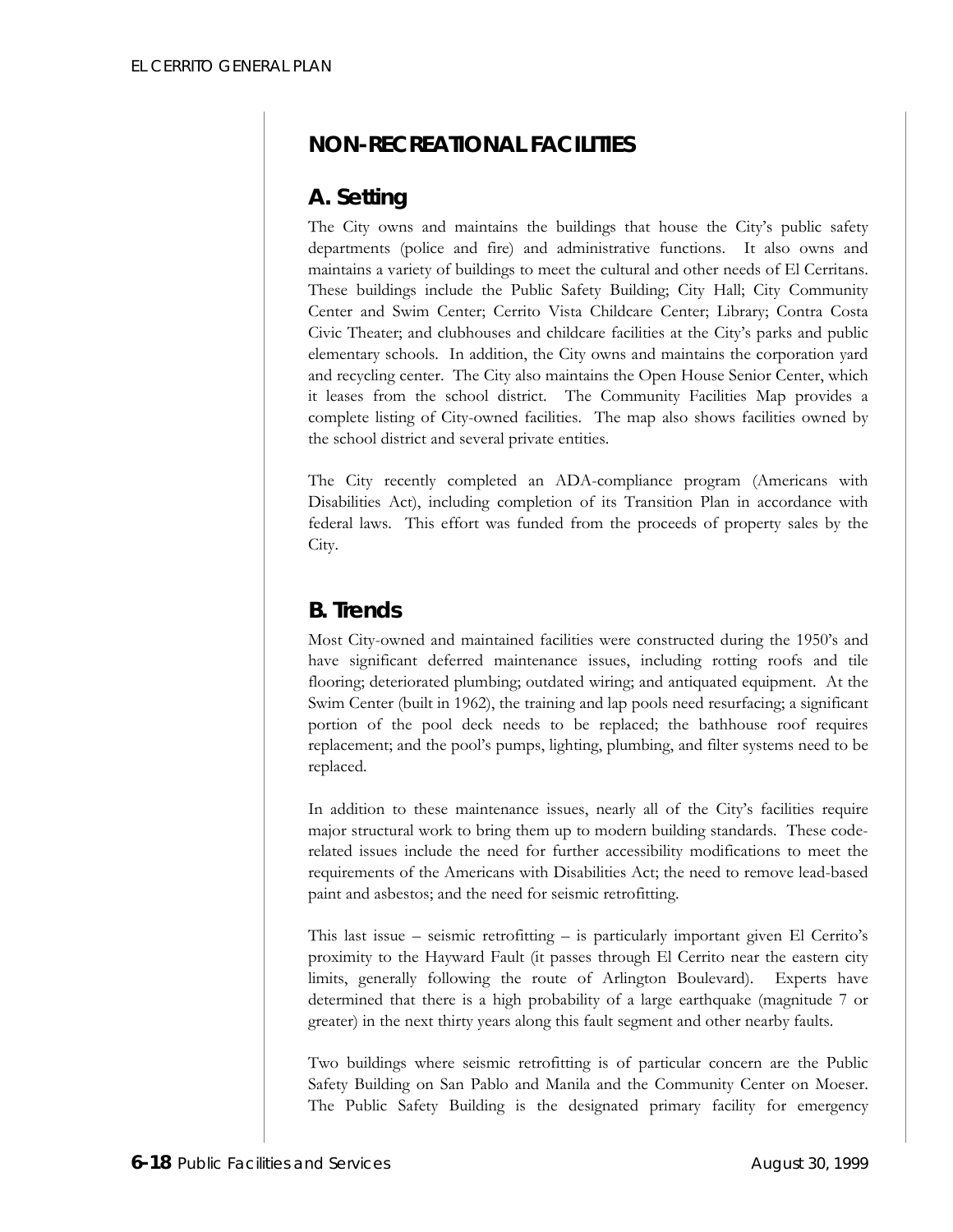operations in El Cerrito, while the Community Center is a "second alternate" for emergency operations and is the only Red Cross-certified emergency mass care facility in the city. (Some schools may be eligible for certification.) Both facilities require seismic evaluation and retrofitting, and the Community Center requires an emergency generator. Furthermore, the Public Safety Building has inadequate facilities for accommodating male and female police officers and there is insufficient storage space. The exterior design of the building does not allow for the safe conveying of suspects from the parking lot into the building. A Sallyport or drive-in enclosed garage would be preferable from a security standpoint.

A conservative cost estimate for bringing City facilities up to current code specifications and giving them another 30 years of life is in the range of \$2 million to \$3 million. This does not include any type of construction for a new City Hall, which has been housed in temporary "portables" at its Manila and San Pablo location since 1987.

The City Council, at its 1999 annual goal setting session, adopted a five-year goal of investment in City infrastructure and facilities. It adopted two applicable high priority action items:

- Begin developing a community center by having a community discussion on form and placement of a City Hall/Safety Building and a Cultural/Arts and History Center.
- Develop a financing measure for the Public Safety Headquarters, Community Center, and neighborhood clubhouses to make them seismically safe and ready to respond to natural disasters.